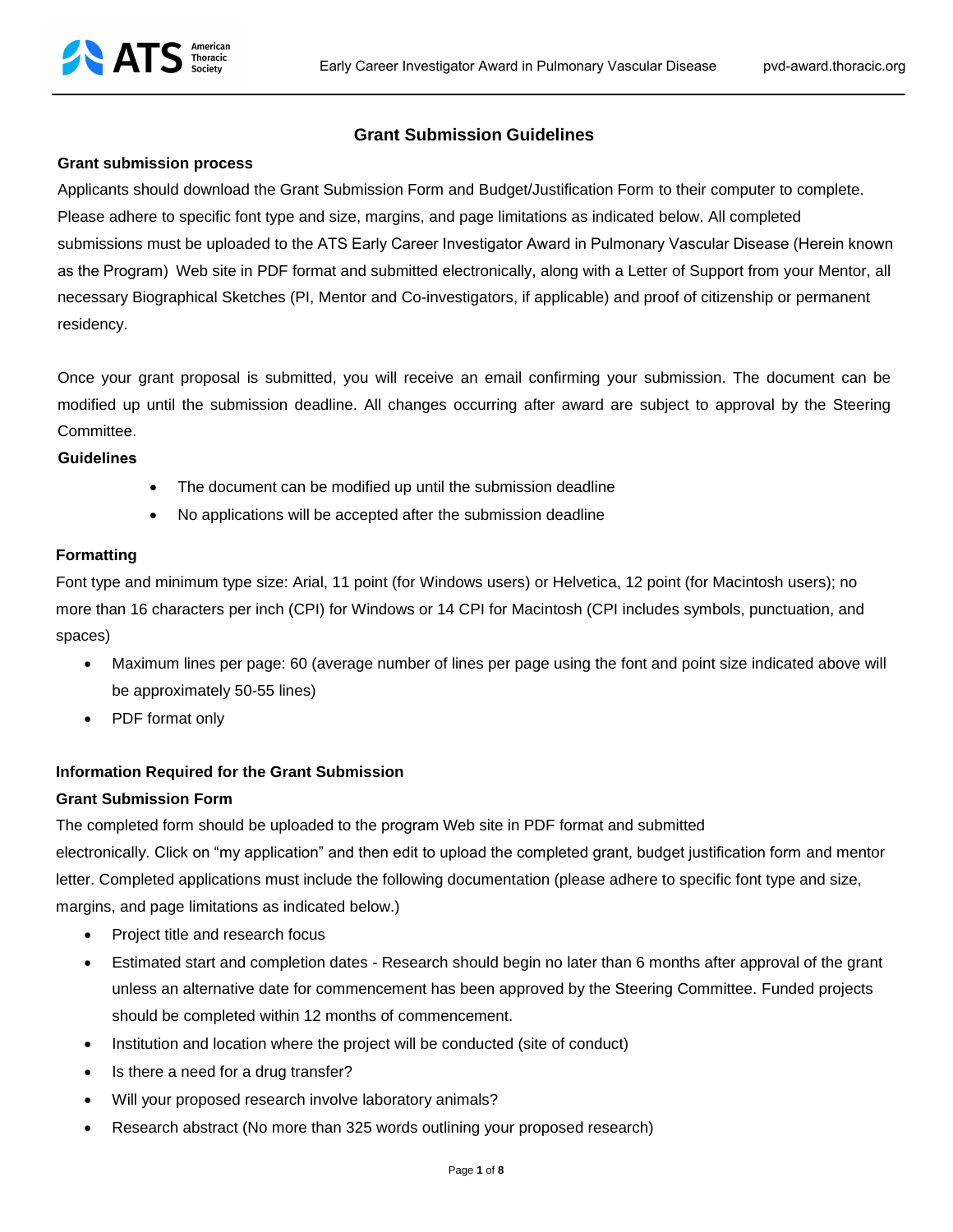

- The research proposal should be a clear and concise presentation of the applicant's proposed research. The applicant's mentor must review the proposal before it is submitted. **Proposal page limits: no more than 10 consecutively numbered pages.** The proposal must include:
	- Introduction (no more than 2 pages)
	- Specific objectives and hypothesis (no more than 1 page)
	- Background
	- Methods
	- Inclusion and exclusion criteria
	- Statistical analysis section (figures and tables should be included in the body of text, where applicable) (no more than 1000 words)
	- Preliminary data (no more than 2 pages but no limit to the number of figures, charts, tables, and diagrams)
- Literature Cited All references (no limit on the number of literature references cited)

# **Budget/Justification Form**

All completed applications must be re-uploaded to the Program site and submitted in PDF format electronically along with the documentation specified. Click on "my application" and then edit to upload the completed grant, budget justification form and mentor letter.

- Budget specifications, justification, and availability of other sources of funding
- Specify special resources, being careful to keep costs (eg, medications, devices, software, animals) within the limits specified below

Budgets are to be submitted in US dollars and should reflect realistic estimates of the funds required for the proposed research. Awards are made without assurance of continued support beyond the term designated.

The award is not necessarily designated to cover the total cost of the proposed research. The grantee institution is expected to provide the required physical facilities and administrative services normally available in a research institution.

# *The Program provides funds for the following items:*

- 1. *NEW* research
- 2. Travel, related directly to the research project to communicate research findings, is allowable up to a maximum of \$1,500 (as a part of the submitted budget)
- 3. Maximum equipment: \$5,000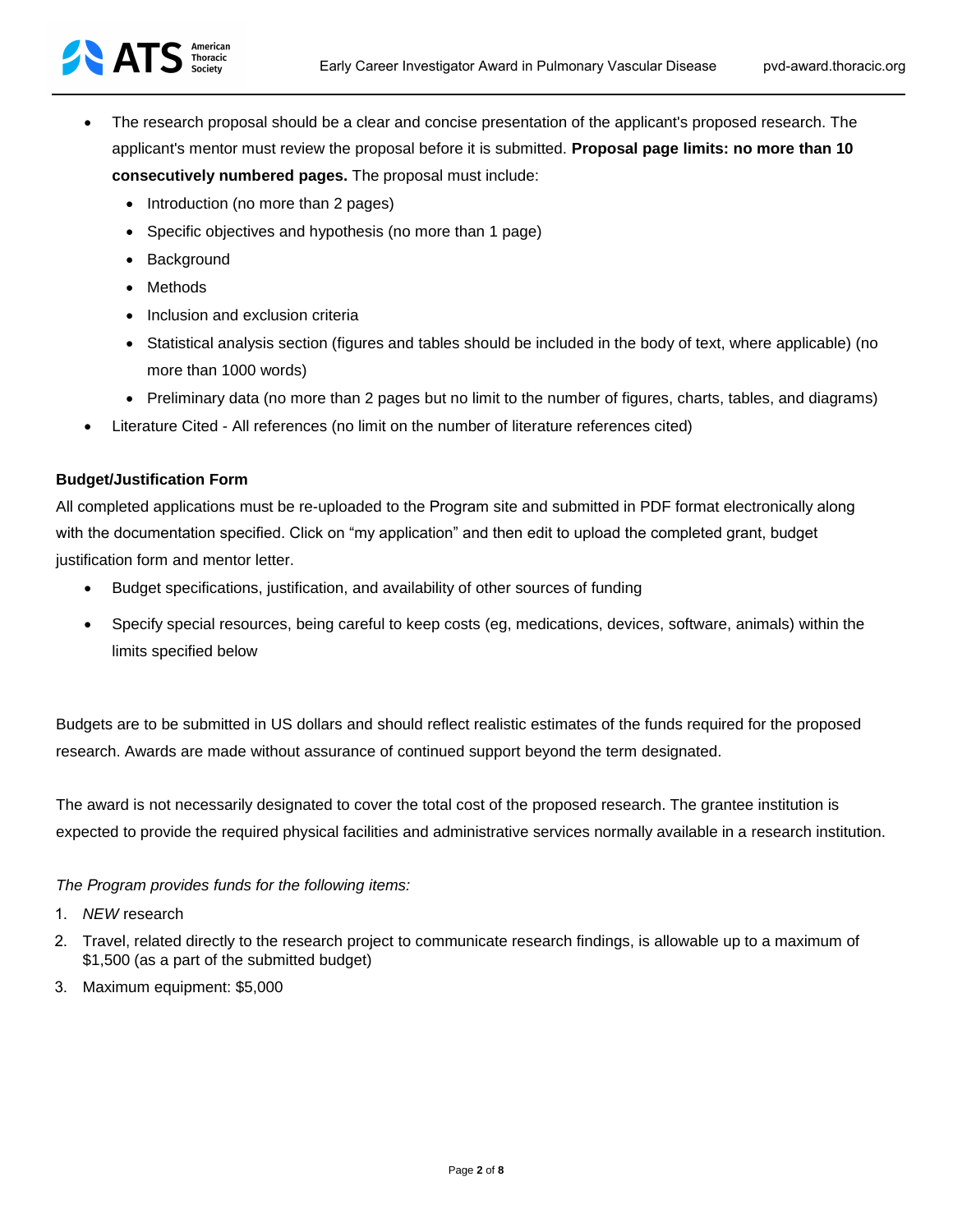*The Program does not provide funds for the following items:*

- 1. Institutional overheads
- 2. Purchase of journals and books
- 3. Purchase of office furniture
- 4. Payments of dues and membership of professional societies
- 5. Recruitment and relocation expenses
- 6. Construction and maintenance of buildings
- 7. Payment of nonmedical or personal services to patients
- 8. Purchases of reprints/copies

The Program relies on the integrity of the applicants insofar as assessing overlap between the grants proposed and the other grants held or being requested by the applicant. The Program intends to fund independent research projects. Any overlap between grant proposals submitted and research already being conducted by the applicant must be specifically acknowledged by the applicant.

If a project designated for funding by the Program is also funded by another agency, the applicant must choose which grant to accept. If funding is awarded later by another institution, notification must be made to the Steering Committee, and the program will be entitled to withdraw the grant or the remaining part of it.

# **Letter of Support from the Mentor**

Should detail the mentor's track record of productivity, funding and success with prior trainees; available lab facilities; and proposed training plan for the applicant, including the interaction between mentor and the applicant. The letter must also assess the applicant's research competence, clinical proficiency, originality, perseverance, and ability to exchange ideas and organize scientific data.

Note: Particular attention to the young investigator's career development must be addressed in the mentor letter. The young investigator must have **no more than 5 years** of experience beyond his/her faculty appointment at the start of the award (as of July 1st of the award year). Applicants who have received numerous advanced degrees with many years elapsing after graduate training may be less competitive than investigators seeking a research career early after training.

Mentors should also be aware that applicants must have completed their primary research training (PhD or sub-specialty fellowship training) by July 1st of award year. All young investigator applicants must fall into one of these categories: □ Junior faculty member (up to and including the rank of assistant professor), □ Postdoctoral scholar, □ Doctoral candidate, or  $\Box$  Fellow (Only if the scholar/doctoral candidate/fellow's training will be completed prior to the start of the grant *and* the applicant has a pending postdoctoral or faculty appointment). **The Mentor letter must be explicit in their commitment to the young investigator for their faculty appointment. Details of this commitment are appropriate for the mentor letter.**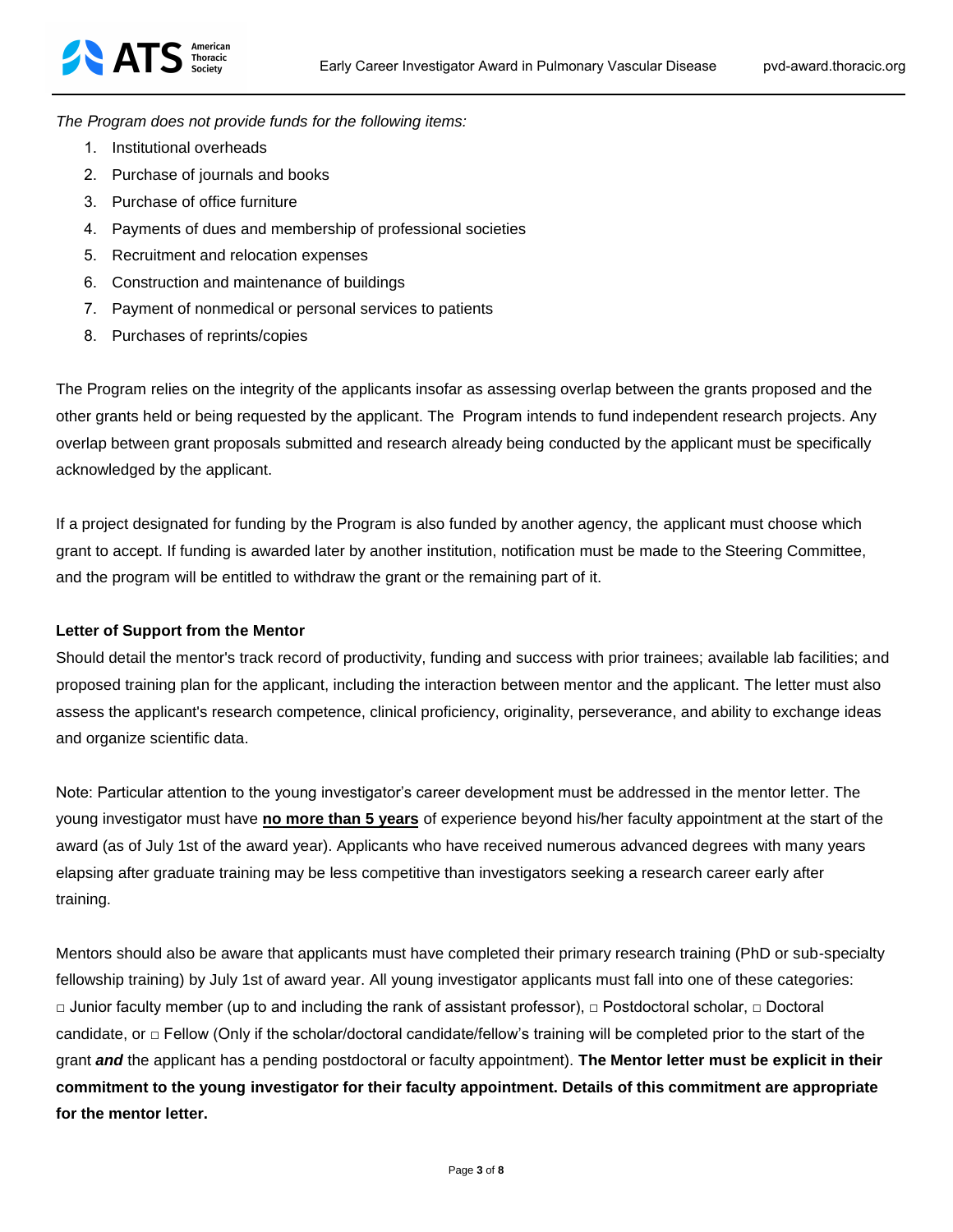# **Start and end dates**

Research should commence no later than 6 months after approval of the grant, unless an alternative date for commencement has been approved by the Steering Committee. Failure to initiate the research within this period may result in a withdrawal of the grant.

Funded projects should be completed within 12 months of commencement. Clinical follow-up after the 12-month limit is allowed, however, if properly justified by the applicant and corroborated by the outcomes and data delivered. A report must be provided after 12 months and the follow-up must be evaluated and approved by the Steering Committee. No further funding will be provided after the 12-month limit.

Once your grant proposal is submitted, you will receive an email confirming your submission. The document can be modified up until the submission deadline. All changes occurring after award are subject to approval by the Steering Committee.

Submitted full grant proposals will be evaluated and extensively discussed by the Steering Committee and ranked according to the Steering Committee discussion outcomes.

The number of awards will be determined according to the funds available for grants. The top-ranked projects will be awarded. Based on budget requests and available funds for grants, the Steering Committee will also decide on the size of the grants awarded, which can differ from the amount requested by the applicant.

# **Grant review**

Submitted full grant proposals will be evaluated and extensively discussed by the Steering Committee and ranked according to the Steering Committee discussion outcomes.

The number of awards will be determined according to the funds available for grants. The top-ranked projects will be awarded. Based on budget requests and available funds for grants, the Steering Committee will also decide on the size of the grants awarded, which can differ from the amount requested by the applicant.

# **Grant approval**

# **Notification**

Applicants selected by the Steering Committee and those whose projects were not selected will be notified via email. The Program is under no obligation and is not obliged to provide details of the review process. In particular, ranking, qualitative and quantitative evaluations, names of reviewers and criteria for award or rejection will be communicated solely at the discretion of the Steering Committee.

The notification email may also include special terms or conditions that apply to all terms applicable.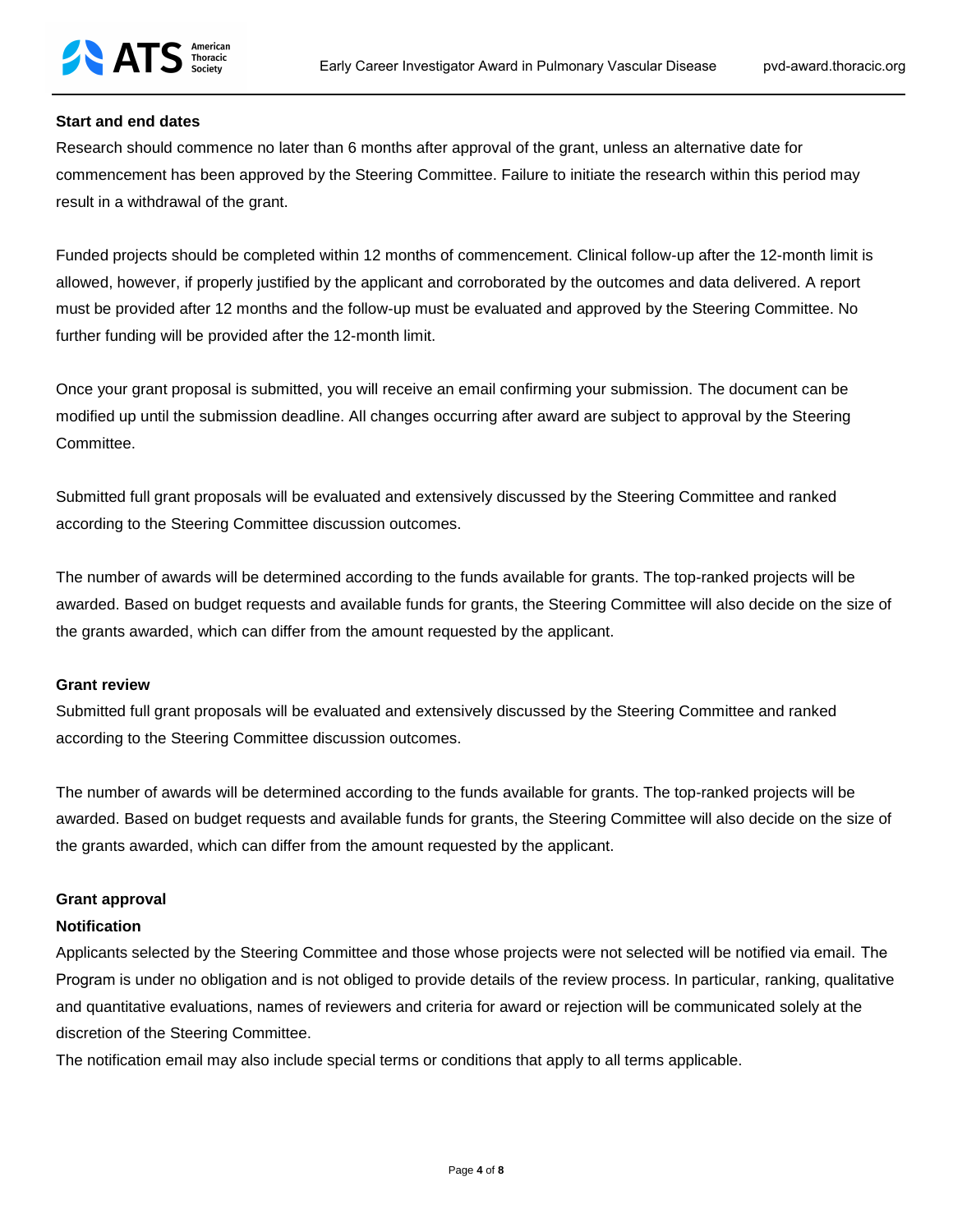# **Requested documents**

If your proposal is approved for funding, you and your mentor will be responsible for all aspects of your research. You will be provided with a grant application agreement, which you must sign and return within 90 days of notification of the award, along with the requested documents.

- Institutional review/ethical committee approval for the submitted study (IRB)
- W-9 Form from the institution
- Study protocol
- Email and documentation sent to the site administrator documenting the commencement of your research
- Sample informed consent documents, if necessary
- Institution animal care and use document (IACUC), if necessary

Please note, no funds will be disbursed prior to complete submission of the documents listed above. Failure to submit requested documents within the given time frame may result in the withdrawal of funds. By signing and submitting the grant application agreement, the principal investigator agrees that experiments conducted with funds from the Program are compliant with the ethical conduct of research as expressed in the latest version of the World Medical Association Declaration of Helsinki.

# **Further conditions to funding**

Only projects that meet the Eligibility Requirements for the Program, as outlined above, will be evaluated and considered for funding.

Applicants shall be deemed the "sponsor" of the research project, including without limitation for purposes of compliance with all legal or regulatory obligations imposed on study sponsors under applicable law. To the extent that the research project involves human subjects, the applicant will be responsible for obtaining from each study participant proper informed consent, which shall state that the applicant is the sponsor of the research project. Drugs, if used in the submitted studies, must be approved in the country where the study will be conducted.

The Program is sponsored by Janssen Pharmaceutical Companies of Johnson & Johnson All decisions to fund protocols are solely decided by the Steering Committee. Receipt of a grant in no way neither requires the recipient nor implies that the recipient, is obligated, to recommend or prescribe any products.

Any changes in the protocol will need to be reviewed and approved by the Steering Committee.

Award winners will be asked to provide supplementary documents, including but not limited to, the following: Institutional Review Board or ethical committee approvals for the submitted study; complete clinical study protocols; samples of informed consent documents; authorities' approvals to conduct animal trials (if applicable). Changes occurring after the grants are awarded are subject to approval by the Steering Committee.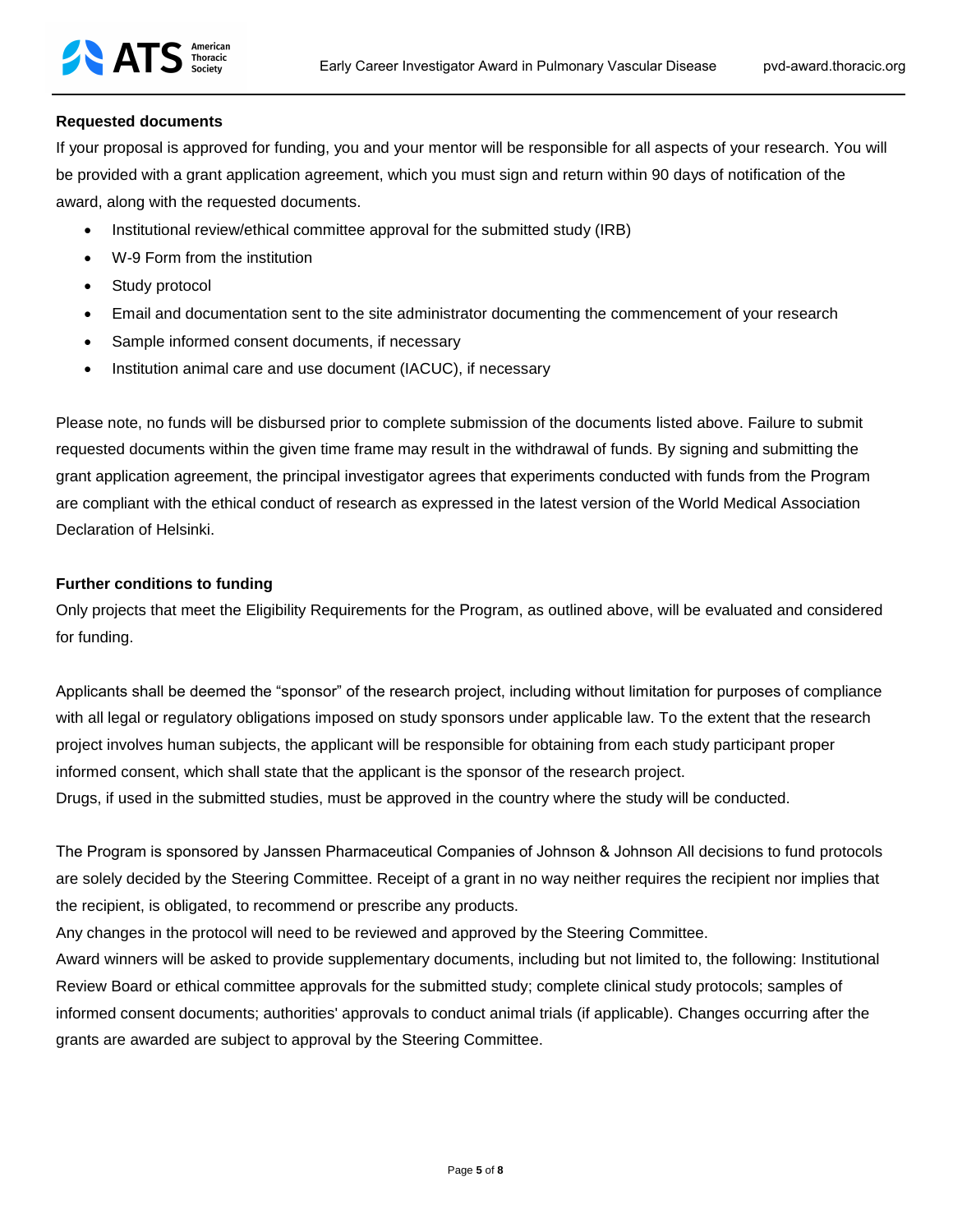Award winners and the institution where the study will be conducted must sign the Program Agreement for Grant Awards. A completed W-9 form from the institution will also be required to process funding. This must be completed within 90 days from the date of notification.

The signed agreement and requested documents are to be returned, as specified in the notification letter, no later than 90 days after communication of the award. Please do not begin your research until full execution of the agreement. No funds will be disbursed prior to complete submission of the requested documents. Failure to submit requested documents as specified and within the given deadline may result in a withdrawal of the award.

The Program relies on the integrity of the applicants insofar as assessing overlap between the grants proposed and the other grants held or being requested by the applicant. The Program intends to fund independent research projects. Any overlap between grant proposals submitted and research already being conducted by the applicant must be specifically acknowledged by the applicant.

If a project designated for funding by the Program is also funded by another agency, the applicant must choose which grant to accept. If funding is awarded later by another institution, notification must be made to the Steering Committee, and the Program will be entitled to withdraw the grant or the remaining part of it.

#### **Progress and final reports**

**ATS** Thoracic

Startup of the Research Project - Within 90 days following the awards ceremony, an email supporting the startup of the research project with documentation should be sent to Jill Freeman, Program Director at jfreeman@medtelligence.net Interim Progress Report - This report must be submitted 6 months from the startup of the research project. The completed report is to be uploaded to the Program Web site. The payment of the second installment is contingent upon approval of the Interim Progress Report by at least two Steering Committee members.

Comprehensive Final Scientific Report/Final Reconciliation - At the end of the grant period, a comprehensive final scientific report summarizing the project's accomplishments as well as a final reconciliation must be submitted to the Steering Committee. This report must include copies of any reprints, abstracts, and/or manuscripts submitted, published or in press as a result of the research. The payment of the final grant installment is contingent upon approval of the final report by at least two Steering Committee members. All final reports must be submitted within 90 days of the termination date of the grant. Final reports are essential to the function of the award. Failure to submit final reports may affect eligibility for future funding. The completed report is to be uploaded to the Program Web site.

#### **Funds disbursement**

Funds allocated to each competition cycle will be distributed to successful applicants. Every project awarded will receive up to \$100,000.

The Steering Committee will decide the manner in which an award will be disbursed. The research project must be initiated within 90 days of the Awards Ceremony in which the grant term commences and funds are to be disbursed.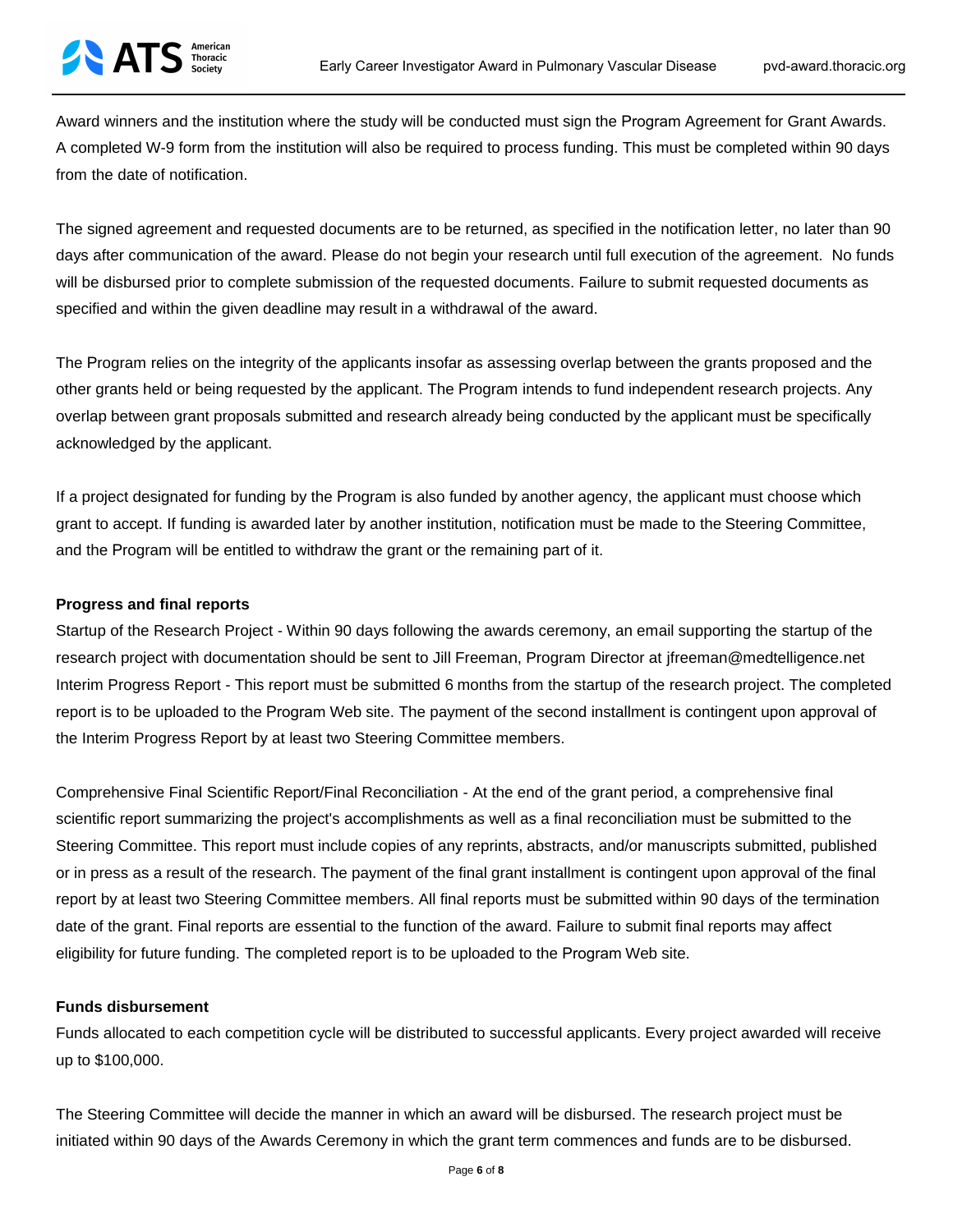Award winners must submit all requested documentation. Funds are scheduled to be distributed in the following three installments:

- One-third (1/3) upon complete submission of paperwork (grant application agreement, IRB, W-9 Form from the institution, sample informed consent documents, if necessary, and IACUC, if necessary) and receipt of an invoice
- One-third (1/3) upon satisfactory receipt of an interim report and receipt of an invoice
- One-third (1/3) after completion of the research and upon satisfactory receipt of the final report and approval by at least two Steering Committee members and receipt of a final invoice.

If more than three installments will be paid, further progress reports may be requested before proceeding with payment. PLEASE NOTE: Complete reconciliation of the grant will be required by the ATS and any remaining funds are to be returned within 30 days of the accepted final report.

The Program is a 12-month mentored grant. If unforeseen circumstances lead to delays in completing the project in the specified timeframe, a request for additional project completion time must be submitted by the young investigator, mentor, and institution, explaining the reason(s) for the delay. In addition, a plan for completing the project successfully within a newly specified timeframe must be provided and approved by the Steering Committee in order to receive funding. Special consideration will be given by the Steering Committee to allow an additional period of time (maximum 12 months) to conduct research, but not to supply additional funding. Extensions will be considered on an individual basis only and are subject to final approval of the Steering Committee.

All funds are disbursed in US dollars.

# **Study conduct and ethics**

The Program is bound by its objectives to maintain and promulgate the highest ethical standards in clinical research and to maintain the highest standards in the conduct and assessment of such research. All research involving human subjects should be performed in accordance with the latest version of the World Medical Association Declaration of Helsinki at the time of submission, as well as generally recognized standards of Good Clinical Practice in the United States of America. Research proposals for human cloning will not be considered.

**Publication data:** a) upon request: Sponsor-Investigator and Researcher (i) shall inform Janssen Pharmaceutical Companies of Johnson & Johnson of any Research Project results in a timely manner, and (ii) agree to use best efforts to make all Research Project related results available to the scientific community through presentations. (b) Researcher may publish and make presentations of the Research Project results to the extent such publications or presentations are consistent with academic standards, are not false or misleading and are not for commercial purposes, subject to the following:

(i) Sponsor-Investigator and Researcher will provide Janssen Pharmaceutical Companies of Johnson & Johnson with copies of unpublished manuscripts (including abstracts) and summaries of presentations relating to the Research Project at least sixty (60) days before submission to a journal or publication (for a manuscript or abstract) and twenty-one (21) days before any presentation. Sponsor-Investigator and Researcher will remove any of Janssen Pharmaceutical Companies of Johnson & Johnson. Confidential Information or proprietary information identified by Janssen Pharmaceutical Companies of Johnson & Johnson in Janssen Pharmaceutical Companies of Johnson & Johnson sole discretion, and will consider in good faith any other comments and changes Janssen Pharmaceutical Companies of Johnson & Johnson provides.